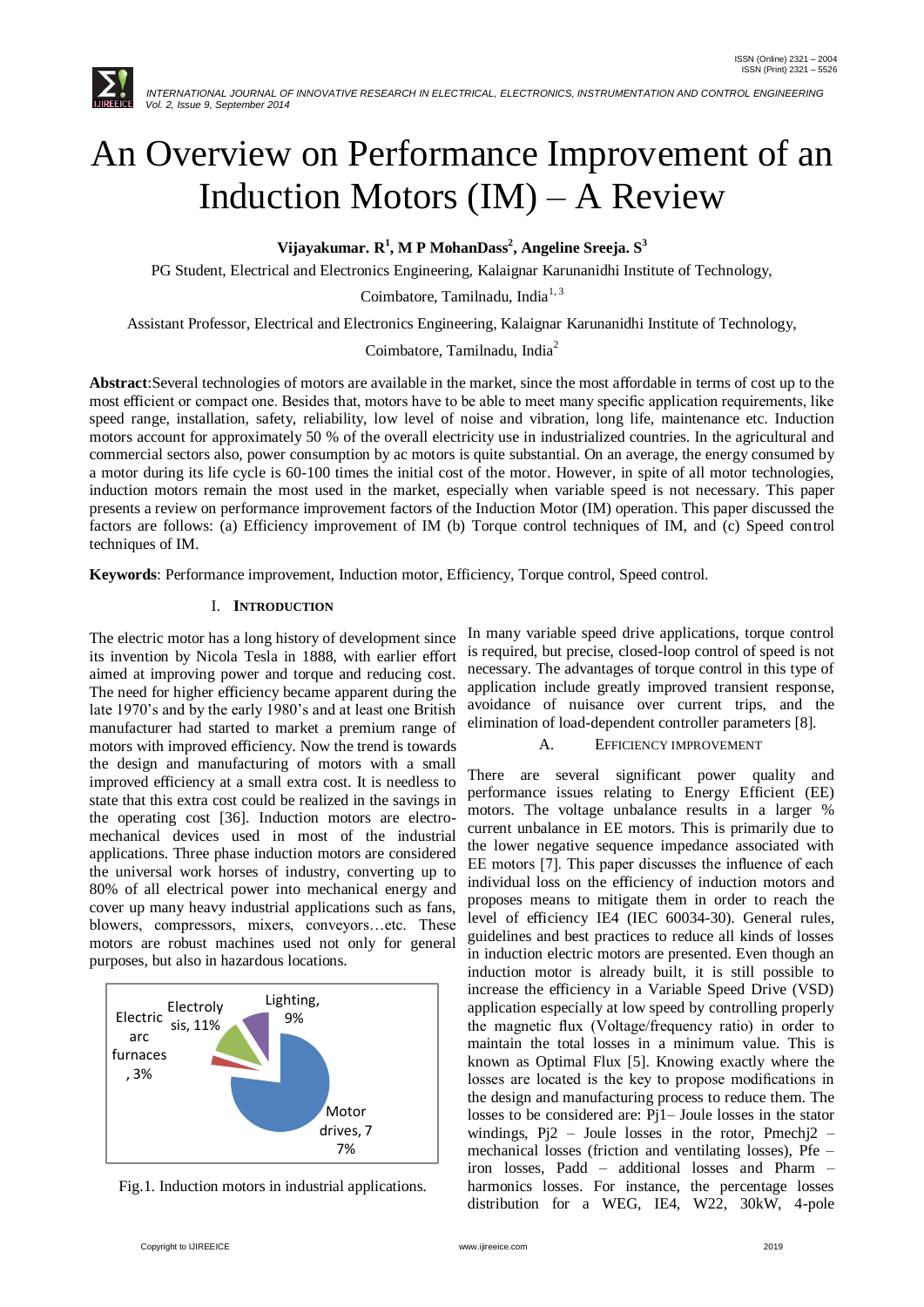

induction motor is:  $Pj1 = 43.7\%$ ,  $Pj2 = 20.4\%$ , Pmech = induction machine is ideally suited for these. However, the 3.53%, Pfe =  $26,7\%$ , Padd =  $4.91\%$  and Pharm = 0,67%. Particularly for this motor, it is clear that the most relevant losses are Joule losses and iron losses. Obviously, the reduction of each individual loss tends to increase the cost of the motor. Besides that, in some cases, to reduce mechanical losses, temperature rise can be increased. In other situations, starting current, starting torque or power factor are also affected. So, the challenge for induction motor designers and researchers is to reduce losses with a minimum cost increase and general motor performance improvement, not only in terms of efficiency but also noise, vibration, temperature rise, starting current and torque, and power factor among others.

#### B. Torque control

Direct Torque Control (DTC) was proposed by M. Depenbrock and Takahashi [1, 2]. This method presents the advantage of a very simple control scheme of stator flux and torque by two hysteresis controllers, which give the input voltage of the motor by selecting the appropriate voltage vectors of the inverter through a look-up-table in order to keep stator flux and torque within the limits of two hysteresis bands as shown in Fig.2.The application of this principle allows a decoupled control of flux and torque without the need of coordinate transformations, PWM pulse generators and current regulators [6],[11-14].



**Fig.2.** Basic Direct Torque Control scheme for ac motor drives

#### C. Speed control

We have seen the speed torque characteristic of the machine. In the stable region of operation in the motoring mode, the curve is rather steep and goes from zero torque at synchronous speed to the stall torque at a value of slip s  $=$   $\hat{S}$ . Normally  $\hat{S}$  may be such that stall torque is about three times that of the rated operating torque of the machine, and hence may be about 0.3 or less. This means that in the entire loading range of the machine, the speed change is quite small. The machine speed is quite stiff with respect to load changes. The entire speed variation is only in the range  $n_s$  to  $(1 - \hat{s})n_s$ ,  $n_s$  being dependent on supply frequency and number of poles. The foregoing discussion shows that the induction machine, when operating from mains is essentially a constant speed machine. Many industrial drives, typically for fan or pump applications, have typically constant speed requirements and hence the

induction machine, especially the squirrel cage type, is quite rugged and has a simple construction. Therefore it is good candidate for variable speed applications if it can be achieved [4].

#### **II. EFFICIENCYIMPROVEMENT OF IM**

Motor efficiency is the ratio of mechanical power output to the electrical power input, usually expressed as a percentage. Considerable variation exists between the performance of standard and energy-efficient motors (see Figure 3). Improved design, materials, and manufacturing techniques enable energy-efficient motors to accomplish more work per unit of electricity consumed [32].



**Fig.3.** Standard and Energy-Efficient Motor Performances The need to increase overall motor system efficiency has never been greater. With the rising costs of energy and the substantial concerns about global  $CO<sub>2</sub>$  emissions, achieving the highest possible motor system efficiency has become a critical priority. In almost all cases, the addition of a variable-speed drive to an electric motor system leads to substantial energy savings by allowing motor speed and load to be optimized to the system requirements. The efficiency of the variable-speed electronic drive portion of a modern motor system is very high: almost always above 95 percent, often 97 percent, and recent improvements are pushing drive efficiencies to 98 percent and higher. These high efficiencies for variable-speed drives can be achieved over a wide range of motor speeds and loads. However, even at these high efficiencies, the addition of a drive to a line-operated motor still reduces the peak efficiency of the motor system. Efficiency over 90% over such a wide operating range of speeds and torques is exceptional for a motor of this size. Most motor designs provide such high efficiencies only near their rated load, and display a significant decrease in efficiency at lower speeds and torques [22].

#### A. Soft Starter with energy savers

When starting, AC Induction motor develops more torque than is required at full speed. This stress is transferred to the mechanical transmission system resulting in excessive wear and premature failure of chains, belts, gears, mechanical seals, etc. Additionally, rapid acceleration also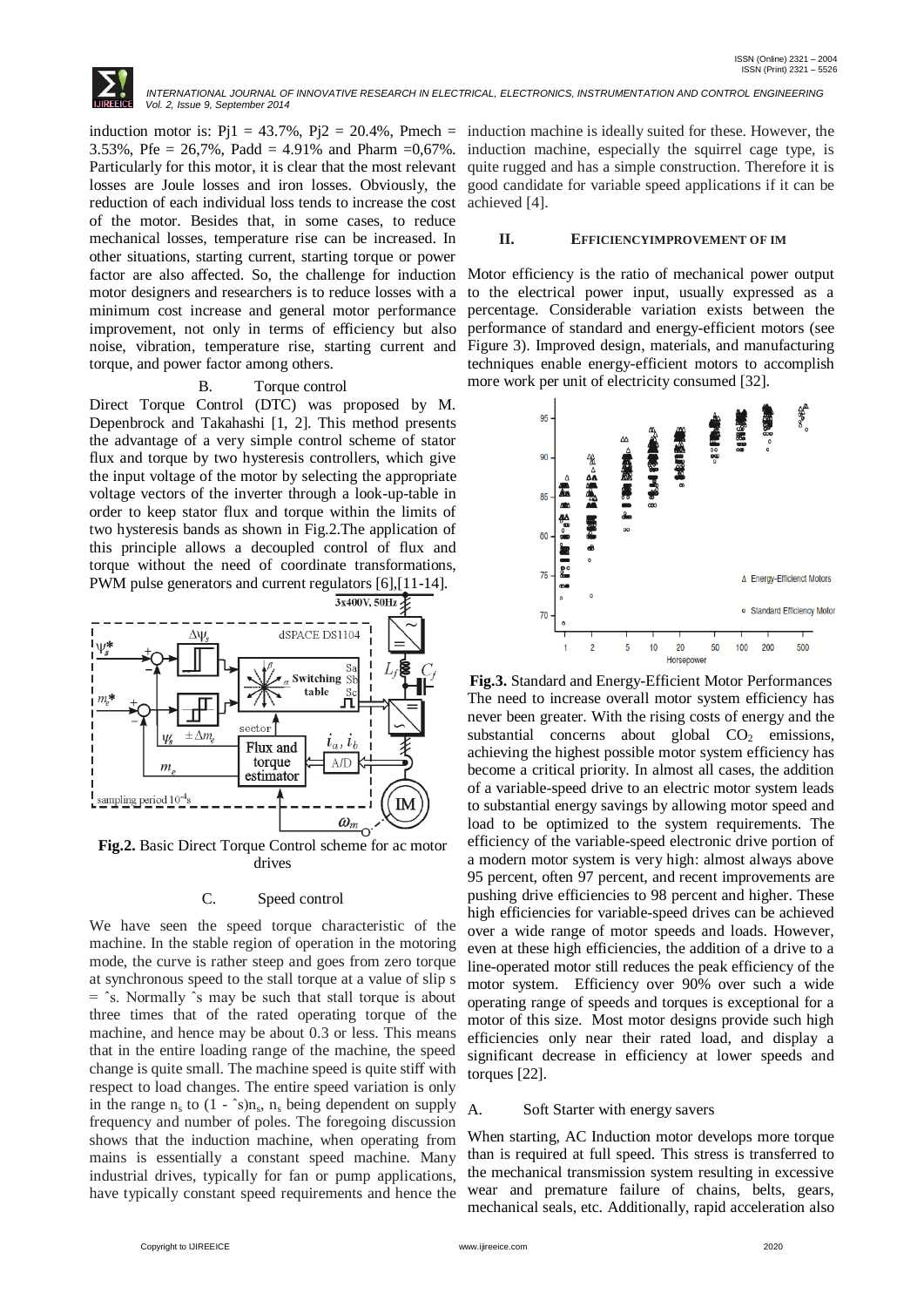

has a massive impact on electricity supply charges with induction motor, but when the torque requirement is high inrush currents drawing +600% of the normal run current. Soft starter provides a reliable and economical solution to these problems by delivering a controlled release of power to the motor, thereby providing smooth, step less acceleration and deceleration. Motor life will be extended as damage to windings and bearings is reduced. However, as the % loading increases, the % savings decrease. Energy savings are of appreciable quantity only if the time period is more than 5yrs [33, 34].

# B. Fault control

In recent years, many researchers have been focused on fault tolerant control of nonlinear system, namely: control systems able, on the one hand to detect incipient faults in sensors and/or actuators and on the other one, to promptly reconstruct the control law so as to maintain performances in terms of both production quality and safety[23]. Industrial induction motor drives (IM) are used in numerous applications such as conveyers, cranes and ventilation systems. However, IM are subjected to various faults, such as stator short circuits, broken bars or rings, eccentricity, sensor and actuator faults. In [24-26] the authors propose active fault- tolerant control systems for induction motor that can adaptively reorganize themselves in the event of sensor loss or sensor recovery to sustain the best control performance, given the complement of remaining sensors. Multi-sensor switching control strategy for fault tolerant direct torque and flux control of the DTC offers a much simpler structure than the FOC induction motor is proposed in [27]. In [28, 29] the authors present a fault tolerant strategy based on multi-controller and wavelet index. The IM tolerance for unexpected fault such as stator winding fault, and switch itself from nominal controllers to robust controllers designed for faulty conditions. In order to get better performance against fault conditions, two robust controllers were tested: back stepping controllers and sliding mode controllers. The sliding mode controllers were more interesting on maintaining control performance and field orientation block and inner current regulation loop. equilibrium of IM [30].

# C. Phase conversion

Motor drives constitute a predominant load for the agricultural sector. As most rural communities in the India are supplied with single-phase ac power, these drives have to be realized with single-phase motors, or with three phase motors (Induction Motors) driven by phase converters. Autotransformer capacitor phase converters and rotary phase converters have been usedfor several decades [18].Both have the advantages of simple structure and reasonably low cost. Autotransformer capacitor phase converters, however, cannot easily obtain balanced output voltage with reasonable cost, and rotary converters are heavy and have significant no-load losses, also both topologies have high inrush current during motor start up [19]. The three-phase induction motors have some advantages in the machine efficiency, power factor, and torque ripples compared to their single-phase counterparts [20]. Though the precise control of single phase induction motor is less complex in comparison to the three phase

considered then three phase induction motor is the best choice.A 3-phase, 415V, 1440RPM, 1.5HP Induction motor is used as load for testing the developed hardware. Textronics TDS2024B storage oscilloscope is used to store the gate pulses and waveforms. The experimental result showed that PWM pulses produced remained approximately constant with increase in load and the developed hardware has satisfactory converted the single phase power to three phase power [21].

## **III. TORQUECONTROL TECHNIQUES OF IM**

The two most popular sensor less control methods of IM are Field oriented control (FOC) and direct torque control (DTC). Unlike FOC, DTC does not require coordinate transformation, pulse width modulator (PWM) signal generators, current controllers and a position encoder, which introduces delays and requires a mechanical transducer. In spite of its simplicity, DTC provides fast instantaneous torque control in the steady state and under transient operating conditions with simple control structure [42, 43]. Since an EV drive system must feature a fast torque response, reasonable cost, reliability and robustness, the DTC of IM appears to be very convenient for EV applications [44–46].

# A. Direct torque control (DTC):

system. The problem of decoupling the stator current [2] for induction motordrives in the mid-1980s. The basic principle of DTC is to directly select stator voltage vectors (switching states) according to the differences in a dynamic fashion in the FOC is avoided in DTC. This method was proposed by Takahashi [1] and Depenbrock between the reference and the actual values of torque and stator flux linkage. The DTC can provide a very quick and precise torque response without the need for a complex Hence, DTC is very well suited for operation at saturated voltage.

# B. The major problem in basic DTC scheme

In spite of its simplicity, the basic DTC scheme based on hysteresis controllers causes some quite major drawbacks such as variable inverter switching frequency, high torque ripple and hence high sampling requirement to minimize the problems for digital implementation [47-52]. The problems are list out below: (1). Variable inverter switching frequency, (2). High torque ripple, (3). The need for high-speed processor.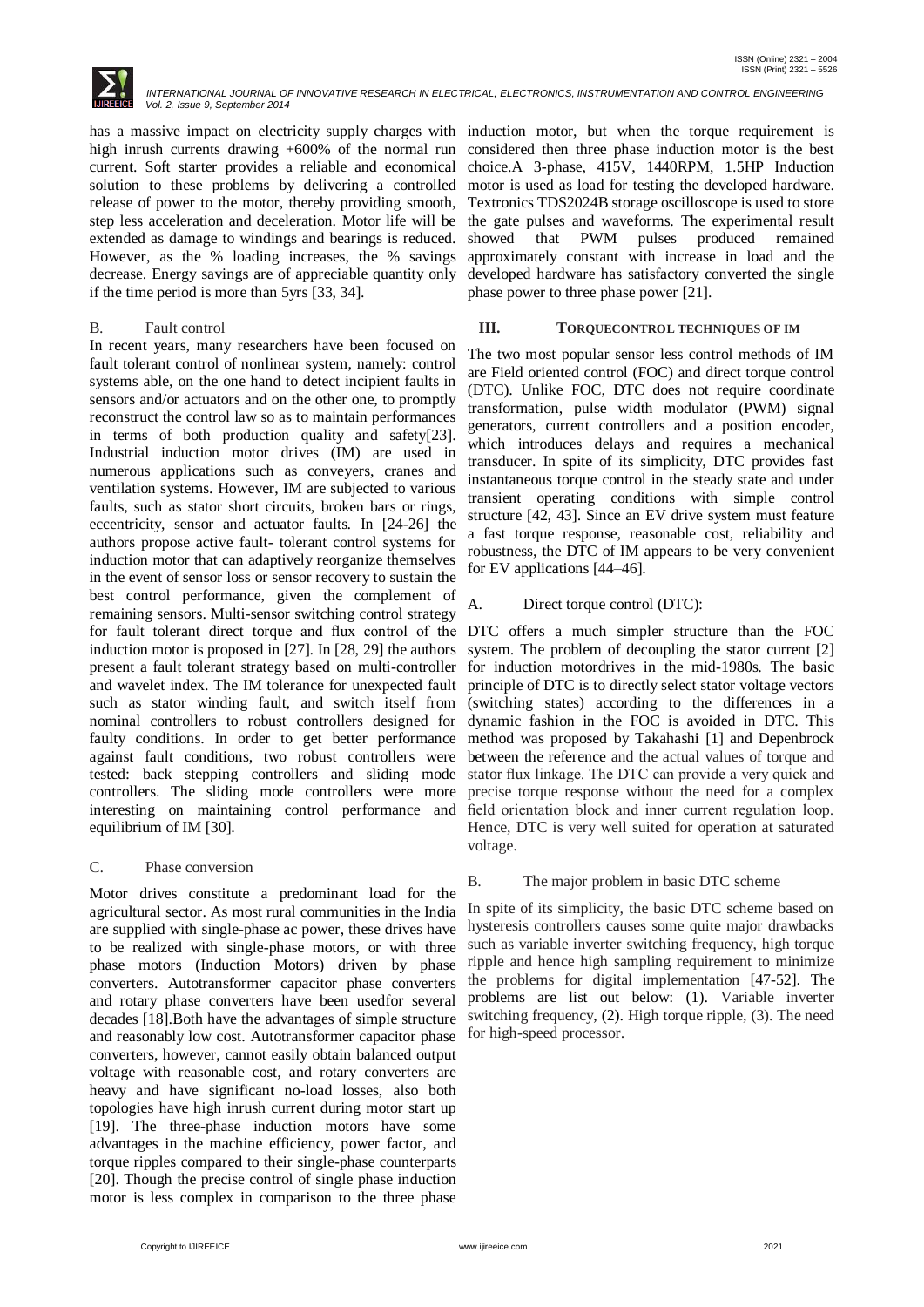*INTERNATIONAL JOURNAL OF INNOVATIVE RESEARCH IN ELECTRICAL, ELECTRONICS, INSTRUMENTATION AND CONTROL ENGINEERING Vol. 2, Issue 9, September 2014*



**Fig. 4.** Experimental results of control of output torque utilizing three-level hysteresis comparator (in hysteresis based-DTC). (a) Hysteresis band=2HB<sub>Te</sub>, sampling time=2DT, (b) hysteresis band=HB<sub>Te</sub>, sampling time=2DT and (c) hysteresis band¼ $HB_{Te}$ , sampling time= $DT_{Te}$  [53].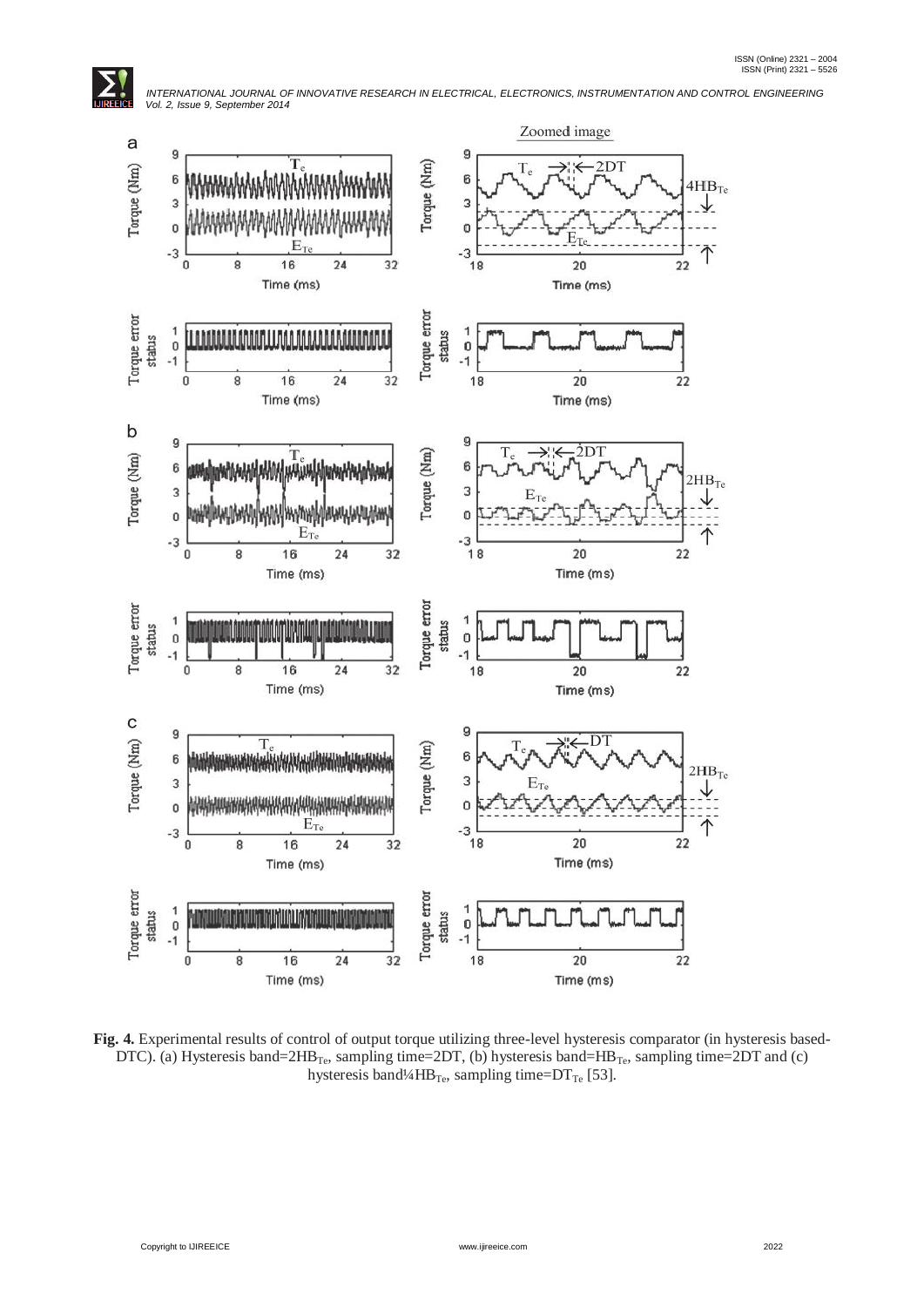

C. Some DTC improvements to solve problems:

As seen in the above overview, the basic DTC has some disadvantages. Several variations to its original structure (which referred to DTC as hysteresis-based) were proposed to improve the performance of DTC of induction machines. Noticeably, most research projects in recent decades have aimed to overcome the inherent disadvantages of hysteresisbased DTC schemes, such as variable switching frequency and high torque ripple. Some of those improvements are: (1) Switching control strategies, (2) DTC based on space vector modulation, (3) Constant switching frequency of torque controller, (4) Predictive control scheme, (5) Intelligent control techniques.



**Fig.5.** Typical torque waveforms in various switching strategies of DTC. (a) Hysteresis-based controller. (b) Fixed switching torque. (c) Fixed switching torque with controlled duty ratio. (d) Fixed switching torque with space-vector modulation [54].

# D. Reliability

In recent years DTC as an innovative control method has gained the attraction for EV application, because it can also produces fast torque control of the induction motor and does not need heavy computation on-line, in contrast to FOC. DTC is low cost due to without mechanical speed sensors at the motor shaft. The rotor speed is estimated from sensed stator voltages and currents at the motor

terminal. Hence, it can reduces hardware complexity and size of the drive machine, elimination of the sensor cable, improved noise invulnerability, increased reliability, and less maintenance requirements in EV applications [55-57].

IV. **SPEEDCONTROL TECHNIQUES OF IM** Throughout the twentieth century, most of the drives for industrial processes, commercial equipment, and domestic appliance have been designed to operate at essentially

Copyright to IJIREEICE [www.ijireeice.com](http://www.ijireeice.com/) 2023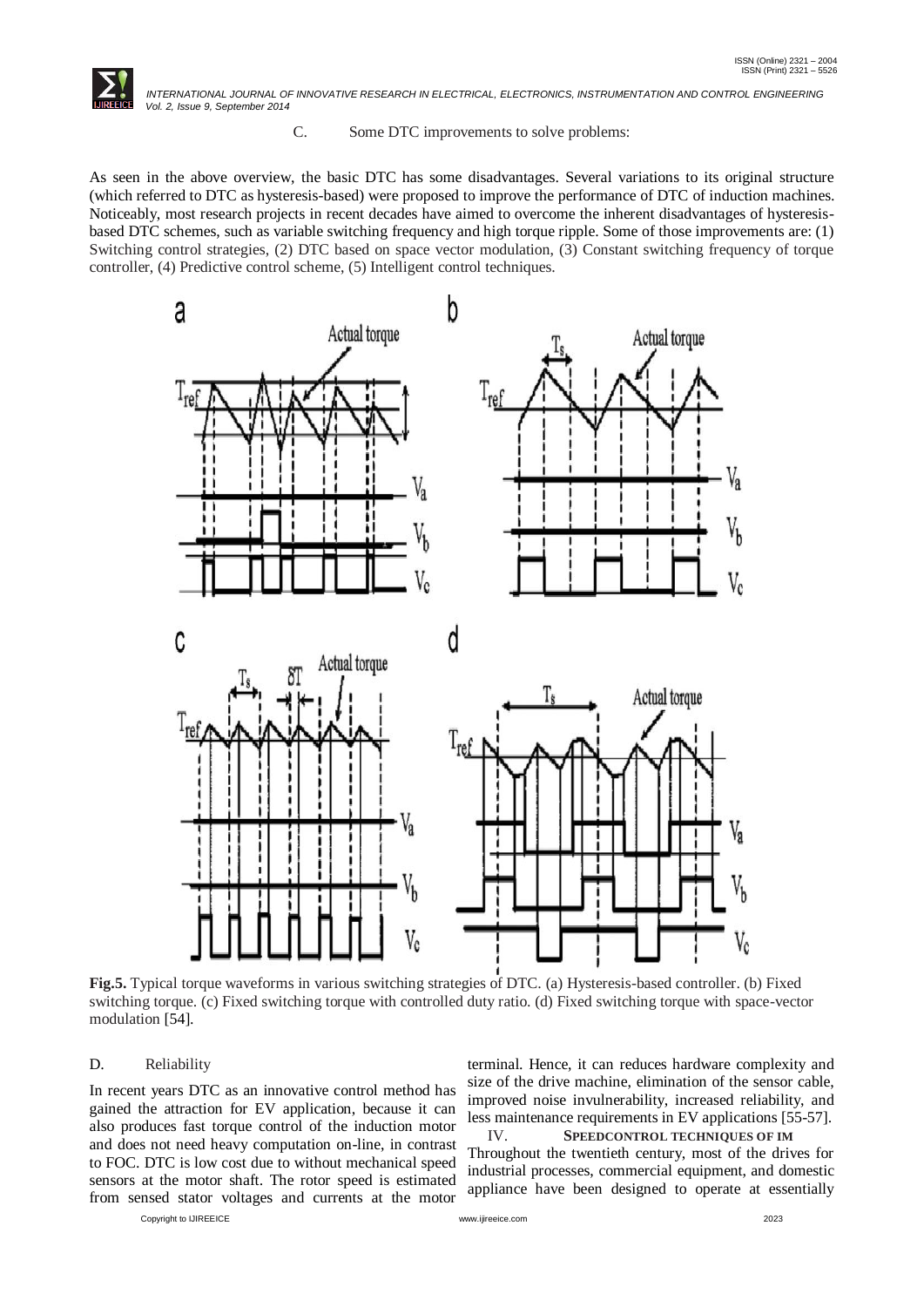

economical induction motor operating on the available constant frequency ac power supply. For much mechanical system, it is well known that a variable speed drive provides improved performance and energy efficiency. However, until recently, the provision of a continuously variable speed has been considered too expensive for all but special applications for which the compromise of constant speed was not acceptable e.g. elevators, mill drives, machine tools. [60]. For many industrial applications an exact speed control is not needed, because of a great inertia of the mechanical system, a fast response to change in the reference, or due to fact that a precise control of the motor developed torque is not necessary. In these applications the main objective is to maintain the speed at a fixed reference value, and the use of constant V/f control method offers good results [61]. The V/f control method is, in principle a control method for keeping the air-gap flux constant bycontrolling stator voltage V and stator frequency f so that the ratio V/f is kept constant. However, as the frequency f approach zero near zero speed, the stator voltage V will also approaches b)Variable-Frequency Operation zero and it will be absorbed by the stator resistance, causing the air gap flux, and consequently the developed torque, to decrease [59,62].domestic appliance have been e)Variation of Motor Resistance designed to operate at essentially constant speed, mainly f)Variation of Motor Reactance because of the ready availability of economical induction motor operating on the available constant frequency ac power supply. For much mechanical system, it is well known that a variable speed drive provides improved performance and energy efficiency. However, until recently, the provision of a continuously variable speed has been considered too expensive for all but special applications for which the compromise of constant speed was not acceptable e.g. elevators, mill drives, machine tools. [60].

#### A. Speed control of three phase induction motor

The motor used for domestic fans is a capacitor-run singlephase induction motor with squirrel cage rotor. The rotor resistance in these motors is higher and is therefore, quite suitable for wide range of speed control using stator voltage control. The commonly employed method of speed control in domestic fan motors is the use of a variable resistance in series with the stator of the motor [65]. Stator frequency control of variable speed induction motor drives using solid state device using solid state devices has been widely applied. This method provides better control properties and higher efficiency than other techniques in adjusting the speed of induction motors over a wide range [74]-[76]. The major disadvantage of these solid state drivers are their relatively high cost and complexity, as well as the harmonic distortion introduced on both supply on motor sides [77, 78]. As this scheme is cheaper, it is popular even today.

However, this is an inefficient method of speed control due to the power loss in the series resistance. In the "flux oriented control" or "Indirect torque control". Using alternative schemes, the triac is inserted either between the field orientation (Clarke- Park transformation), threeac mains and the fan motor or in series with the main phase current vectors are converted to a two-dimensional winding. The triac based schemes are simple, reliable, cost rotating reference frame (d-q) form a three-dimensional

constant speed, mainly because of the ready availability of effective and superior in power savings [66-68]. The focus of the study in literature [67,68]was to improve energy saving rather than the aspects of power quality. A pulse width modulated (PWM) ac chopper has been suggested [69, 70]as an alternative to an ac voltage controller. The ac chopper employs forced commutated devices or selfcommutated devices. The performance characteristic of a symmetrical PWM ac chopper controller-fed single-phase induction motor is available in literature [71]. In industrial applications D.C. drives are preferred in many cases where wide range and smooth speed control has to be provided. For these reasons preference is often given to adjustable speed induction motor drives as the induction motor is cheaper, robust in construction and more economical to operate and maintain. But the plain induction motor is essentially a constant speed, shunt characteristic machine, as its stable operation is restricted within a small range of speed. Apart from this, another major disadvantage of induction motor is its low operating power factor [63, 64]. The chief methods of speed control are: -

- a)Variable-Voltage, Constant-Frequency Operation
- 
- c)Constant Volts/Hertz Operation
- d)Variation of Number of Poles
- -
- B. Scalar control

In this type of control, the motor is fed with variable frequency signals generated by the PWM control from an inverter. Here, the *V/f* ratio is maintained constant in order to get constant torque over the entire operating range. Since only magnitudes of the input variable-frequency and voltage- are controlled, this is known as "Scalar Control". Generally, the drives with such a control are without any feedback devices (open- loop control). Hence, a control of this type offers low cost and is an easy to implement solution. In such controls, very little knowledge of the motor is required for frequency control. Thus, this control is widely used. A disadvantage of such a control is that the torque developed is load dependent as it is not controlled directly. Also, the transient response of such a control is not fast due to the predefined switching pattern of the inverter. Scalar control, as the name indicates, is due to magnitude variation of the control variable only, and disregards the coupling effect in the machine. The voltage of a machine can be controlled to control the flux, and frequency or slip can be controlled to torque. However flux and torque are also functions of frequency and voltage respectively. The most popularly used scalar control methodology is Volts/Hertz method of

a)Open Loop Constant *V/f* speed control. b)Closed Loop Constant *V/f* speed control.

C. Vector control

Copyright to IJIREEICE [www.ijireeice.com](http://www.ijireeice.com/) 2024 This control is also known as the "field oriented control".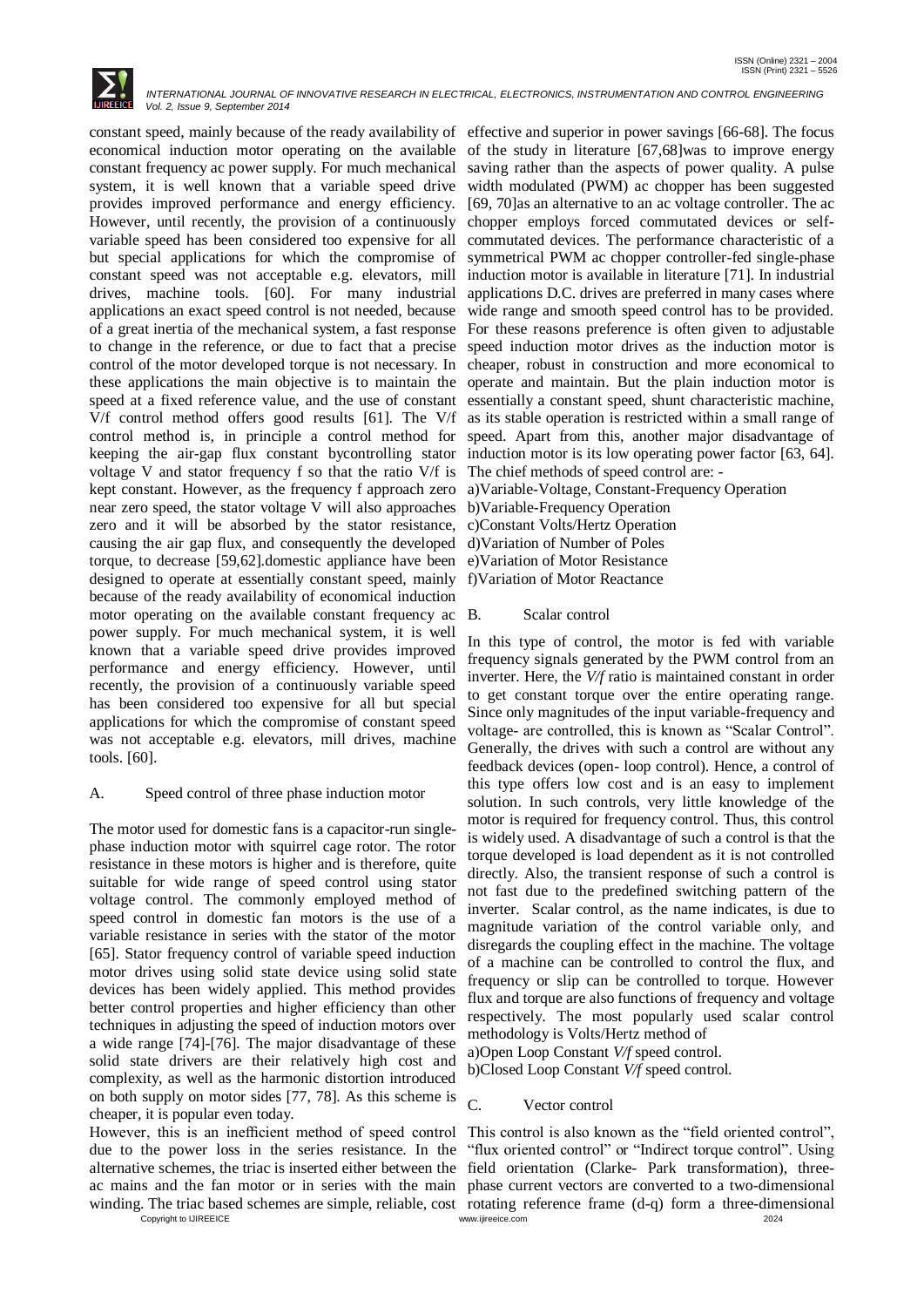stationary reference frame. The "d" component represents 2. M. Depenbrock, "Direct Self Control (DSC) of Inverter Fed Induction the flux producing component of the stator current and the "q" component represents the torque-producing component. Passing through separate PI controllers can independently control these two decoupled components. The outputs of the PI controllers are transformed back to the three-dimensional stationary reference plane using the inverse of the Clarke Park transformation [72]. The transformation from the stationary reference frame to the rotating reference frame is done and controlled with reference to a specific flux linkage space vector (stator flux linkage, rotor flux linkage or magnetizing flux 7. A.L. Van Wyk, Student Member, IEEE, M.A. Khan, Member, IEEE, linkage). In general, there exists three possibilities for such selection and hence, three different vector controls. They are:

- 1. Stator flux oriented control
- 2. Rotor flux oriented control
- 3. Magnetizing flux oriented control
- The vector control is divided into two subcategories:
- a) Open Loop Indirect vector control
- b) Closed Loop Indirect vector control.

#### **V. CONCLUSION**

All over the world a significant amount of energy has always been consumed by the induction motor drives. Thus, global electricity financial savings can be carried out when ASD is utilized to replace the majority of the existing nonadjustable drive systems for IM. Proper control of the motor can reduce loss as well as improve the efficiency of the drive system. An extensive review of performance improvement schemes for IM drives is presented, in this paper there are three factors are discussed briefly in that the torque control method DTC is cost effective compared to FOC because of its simplicity and robustness, there are some drawbacks, such as flux and torque ripple. From the survey it can be seen that although many DTC schemes have been proposed to improve the drive performance, to date, there are still some limitations. Efficiency optimization of three-phase induction motor through optimal control and design techniques. Optimal control covered both the broad approaches namely, loss model control and search control. Optimal design covers the design modifications of 16.S.Allirani, V.Jagannathan, "High performance Direct Torque Control materials and construction in order to optimize efficiency of the motor. The use of Artificial Intelligence techniques such as artificial neural network, fuzzy logic, expert 17.S.Allirani, V.Jagannathan, "Direct Torque Control Technique for systems and nature inspired algorithms; Genetic algorithm and differential evolution. improvement in performance with respect to power factor and total harmonic distortion an appreciable amount of energy saving is also obtained in the electronic transformer based scheme of speed control of capacitor-run. Even though the saving in input power is only a few watts with a single motor, the use of a large number of capacitor-run fans in domestic and small-scale 21. Shivanagouda.B.Patil, M. S. Aspalli, Operating Three Phase industries will result in increased energy saving over a period of time.

#### **VI. REFERENCES**

- 1. I.Takahashi, T.Noguchi,"A new quick-response and high-efficiency control strategy af an induction
- Copyright to IJIREEICE [www.ijireeice.com](http://www.ijireeice.com/) 2025 motor,‖ IEEE Trans. on Ind. Appl., Vol.22, No.5, pp.820-827, 1986.
- Machine", IEEE Trans. on PowerElectronics, Vol. 3, No.4, pp.420- 429, 1988.
- 3. D. S. Kirschen, D. W. Novotny and T. A. Lipo, "Optimal Efficiency Control of an Induction Motor Drive," IEEE Trans. Energy Conv., Vol. EC-2, No.1, Mar, 1987, pp. 70-76.
- 4. Prof. Krishna Vasudevan, prof. G. SridharaRao, Prof.P.SasidharaRao, "Electrical machines II".
- 5."Energy efficiency: Improving efficiency in electric motors", 0262 1762/14 @ 2014 Elsevier.
- 6.VojkanKostic, MilutinPetronijevic, NebojšaMitrovic, BojanBankovic, ―Experimental verification of direct torque Control methods for electric drive application"Automatic Control and Robotics Vol. 8, No 1, 2009, pp. 111 - 126
- and P. Barendse, Member, IEEE" Impact of Over/Under and Voltage Unbalanced supplies on Energy-Efficient motors" 2011 IEEE International Electric Machines & Drives Conference (IEMDC)
- 8. Shelby Mathew, Bobin.K.Mathew, " Direct Torque Control of Induction Motor Using Fuzzy Logic Controller"International Journal of Advanced Research in Electrical, Electronics and Instrumentation Engineering. Vol. 2, Special Issue 1, December 2013.
- 9. Yang Zhiping , YueQiuqin, Ye yong "Induction Motor Speed Control Based on Model Reference", 2012 International Workshop on Information and Electronics Engineering (IWIEE).
- 10. G.Adamidis, M.Leibadaras, "Evaluation of methods of speed estimation of asynchronous motor based on direct torque control (DTC)", SPEEDAM 2010, International Symposium on Power Electronics, Electrical Drives, Automation and Motion, 2010, pp.1008– 1011.
- 11.FaridKhoucha, MounaSoumiaLagour, AbdelazizKheloui, "A comparison of symmetrical and asymmetrica three phase H– bridge multilevel inverter for DTC induction motor drives", IEEE Transactions on Energy conversion,Vol.26, No. 1, March 2011.
- 12.BrahimMetidji, Nabil Taib, LotfiBaghli,ToufikRekioua and SeddikBacha, "Low cost direct torque control algorithm for induction motor without AC phase current sensors", IEEE Transactions on Power Electronics, Vol.27, No.9, September 2012.
- 13.Chintan Patel, P.P.Rajeevan, AnubrataDey, RajilRamchand, K.Gopakumar, Marian P.Kazmierkowski, "Fast direct torque control of an open-end induction motor drive using 12-sided polygonal voltage space vectors", IEEE Transactions on Power Electronics, Vol.27, No.1,January 2012.
- 14.L.Aarniovuori, L. Laurila, M.NiemetaJ.Pyrhonen, "Comparison of the induction motor simulation models – Analytical and FEM – in drive system controlled with direct torque control", International Symposium on Power Electronics, Electrical Drives, Automation and Motion, SPEEDAM 2008, pp.1282-1285.
- 15.CristianLascu, Ion Boldea, FredeBlaabjerg, "A modified direct torque control for induction motor sensor less drive", IEEE Transactions on Industry Applications, Vol.36, No.1, Jan/Feb 2000, pp.122-130.
- of Induction Motor Drives using Space Vector Modulation",
- International Journal of Computer Science Issues, Vol.7, Issue 6, November 2010, pp. 178-186.
- Voltage Source Inverter Fed Induction Motor Drive", International Journal of Electrical Engineering, Vol.5, No.5, 2012, pp.629-640.
- 18. C. Hertz, "Current techniques in phase conversion systems," IEEE Rural Electric Power Con\$ Rec., pp. 3549, 1978.J.
- J. Nesbitt et al., "A novel single phase to three phase converter," IEEE APEC Con\$ Rec., pp. 95-99, 1991.
- P. N. Enjeti et al., "Economic single phase to three phase converter topologies for fixed frequency output," IEEE APEC Con\$ Rec., pp. 88-94, 1991.
- Induction Motor Connected to Single Phase Supply, International Journal of Emerging Technology and Advanced Engineering (ISSN 2250-2459, Volume 2, Issue 11, November 2012)
- 22. John Petro, Achieving High Electric Motor Efficiency, EEMODS 2011 - Paper 060
- 23. K.S. Gaeid, H.A.F. Mohamed, Diagnosis and fault tolerant control of the induction motors techniques: a review, Australian Journal of Basic and Applied Sciences 4 (2010) 227–246.